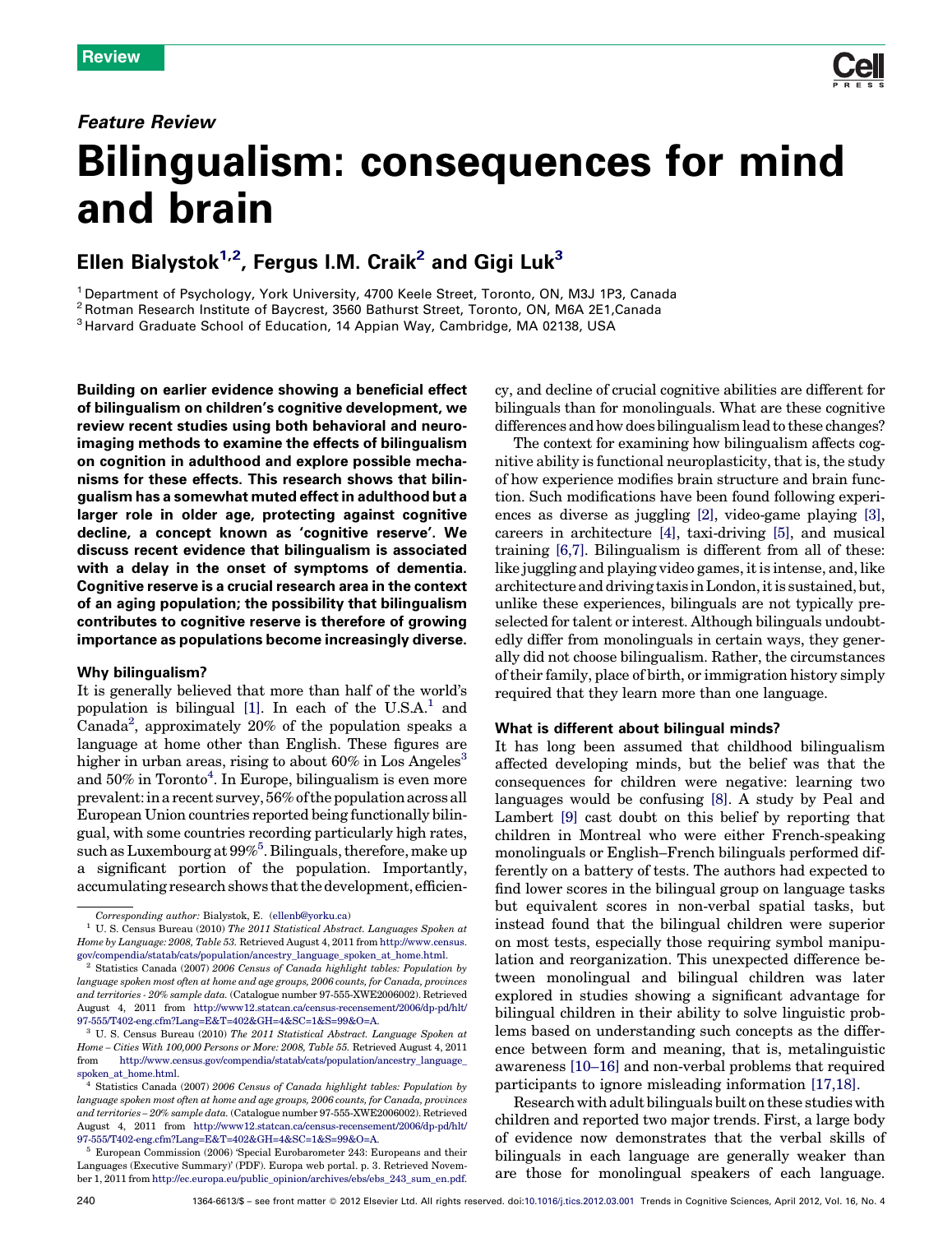Considering simply receptive vocabulary size, bilingual children [\[19\]](#page-8-0) and adults [\[20\]](#page-8-0) control a smaller vocabulary in the language of the community than do their monolingual counterparts. On picture-naming tasks, bilingual participants are slower [\[21–24\]](#page-8-0) and less accurate [\[25,26\]](#page-8-0) than monolinguals.Slower responses for bilingualsare also found for both comprehending [\[27\]](#page-8-0) and producing words [\[28\]](#page-8-0), even when bilinguals respond in their first and dominant language. Finally, verbal fluency tasks are a common neuropsychological measure of brain functioning in which participants are asked to generate as many words as they can in 60 s that conform to a phonological or semantic cue. Performance on these tasks reveals systematic deficits for bilingual participants, particularly in semantic fluency conditions [\[29–33\]](#page-8-0), even if responses can be provided in either language [\[34\]](#page-8-0). Thus, the simple act of retrieving a common word is more effortful for bilinguals.

In contrast to this pattern, bilinguals at all ages demonstrate better executive control than monolinguals matched in age and other background factors. Executive control is the set of cognitive skills based on limited cognitive resources for such functions as inhibition, switching attention, and working memory [\[35\]](#page-8-0). Executive control emerges late in development and declines early inaging, and supports such activities as high-level thought, multi-tasking, and sustained attention.The neuronal networks responsible for executive control are centered in the frontal lobes, with connections to other brain regions as necessary for specific tasks. In children, executive control is central to academic achievement [\[36\]](#page-8-0), and, in turn, academic success is a significant predictor of long term health and well being [\[37\]](#page-8-0). In a recent meta-analysis, Adesope et al. [\[38\]](#page-8-0) calculated medium to large effect sizes for the executive control advantages in bilingual children, and Hilchey and Klein [\[39\]](#page-8-0) summarized the bilingual advantage over a large number of studies with adults. This advantage has been shown to extend into older age and protect against cognitive decline [\[21,40,41\],](#page-8-0) a point to which we turn below.

In this review, we examine the evidence for bilingual advantages in executive control and explore the possible mechanisms and neural correlates that may help to explain them. Our conclusion is that lifelong experience in managing attention to two languages reorganizes specific brain networks, creating a more effective basis for executive control and sustaining better cognitive performance throughout the lifespan.

#### Language processing in bilinguals

#### Joint activation of languages

A logical possibility for the organization of a bilingual mind is that it consists of two independently-represented language systems that are uniquely accessed in response to the context: a fluent French–English bilingual ordering coffee in a Parisian cafe´ has no reason to consider how to form the request in English, and a Cantonese–English bilingual studying psychology in Boston does not need to recast the material through Chinese. Yet, substantial evidence shows that this is not how the bilingual mind is organized. Instead, fluent bilinguals show some measure of activation of both languages and some interaction between them at all times, even in contexts that are entirely driven by only one of the languages.

The evidence for this conclusion comes from psycholinguistic studies using such tasks as cross-language priming (in which a word in one language facilitates retrieval of a semantically related word in the other language) and lexical decision (in which participants decide whether a string of letters is an actual word in one of the languages) that show the influence of the currently unused language for both comprehension and production of speech [\[42–48\]](#page-8-0). Further evidence comes from patient studies showing intrusions from the irrelevant language or inappropriate language switches [\[49\]](#page-9-0), and imaging studies indicating involvement of the non-target language while performing a linguistic task in the selected language [\[50–52\].](#page-9-0) Using eye-tracking technology, for example, Marian, Spivey, and Hirsch [\[53\]](#page-9-0) reported that English–Russian bilinguals performing a task in English in which they had to look at the named picture from four alternatives were distracted by a picture the name of which shared phonology with Russian, even though there was no connection to the meaning of the target picture and no contextual cues indicating that Russian was relevant. Similarly, Thierry and Wu [\[54\]](#page-9-0) presented English monolinguals, Chinese–English bilinguals, and Chinese monolinguals with pairs of words in English (translated to Chinese for Chinese monolinguals) and asked participants to decide if the words were semantically related or not. The manipulation was that half of the pairs contained a repeated character in the written Chinese forms, even though that orthographic feature was unrelated to the English meaning. Waveforms derived from analyses of electroencephalography (EEG) are used to indicate the neuronal response to language on a millisecond by millisecond scale. An event-related potential (ERP) called the N400 (i.e. a negative-going waveform peaking approximately 400 msec after the onset of a target stimulus) signals the effort associated with integrating the meaning of words. The more similar the words are to each other, the smaller is the amplitude of the N400. In the study by Thierry and Wu, semantic relatedness was associated with significantly smaller N400 amplitude in all groups as expected, but the repeated character also led to smaller N400 for the two Chinese groups. Thus, although irrelevant to the task, participants were accessing the Chinese forms when making judgments about the semantic relation between English words. Subsequent research has refined these results by showing their basis in the phonology rather than the orthography of spoken language [\[55\]](#page-9-0) and extended the phenomenon to the phonological hand forms of American Sign Language [\[56\].](#page-9-0)

This joint activation is the most likely mechanism for understanding the consequences of bilingualism for both linguistic and non-linguistic processing. For linguistic processing, joint activation creates an attention problem that does not exist for monolinguals: in addition to selection constraints on such dimensions as register, collocation, and synonymy, the bilingual speaker also has to select the correct language from competing options. Although joint activation creates a risk for language interference and language errors, these rarely occur, indicating that the selection of the target language occurs with great accuracy. However, this need to select at the level of language system makes ordinary linguistic processing more effortful for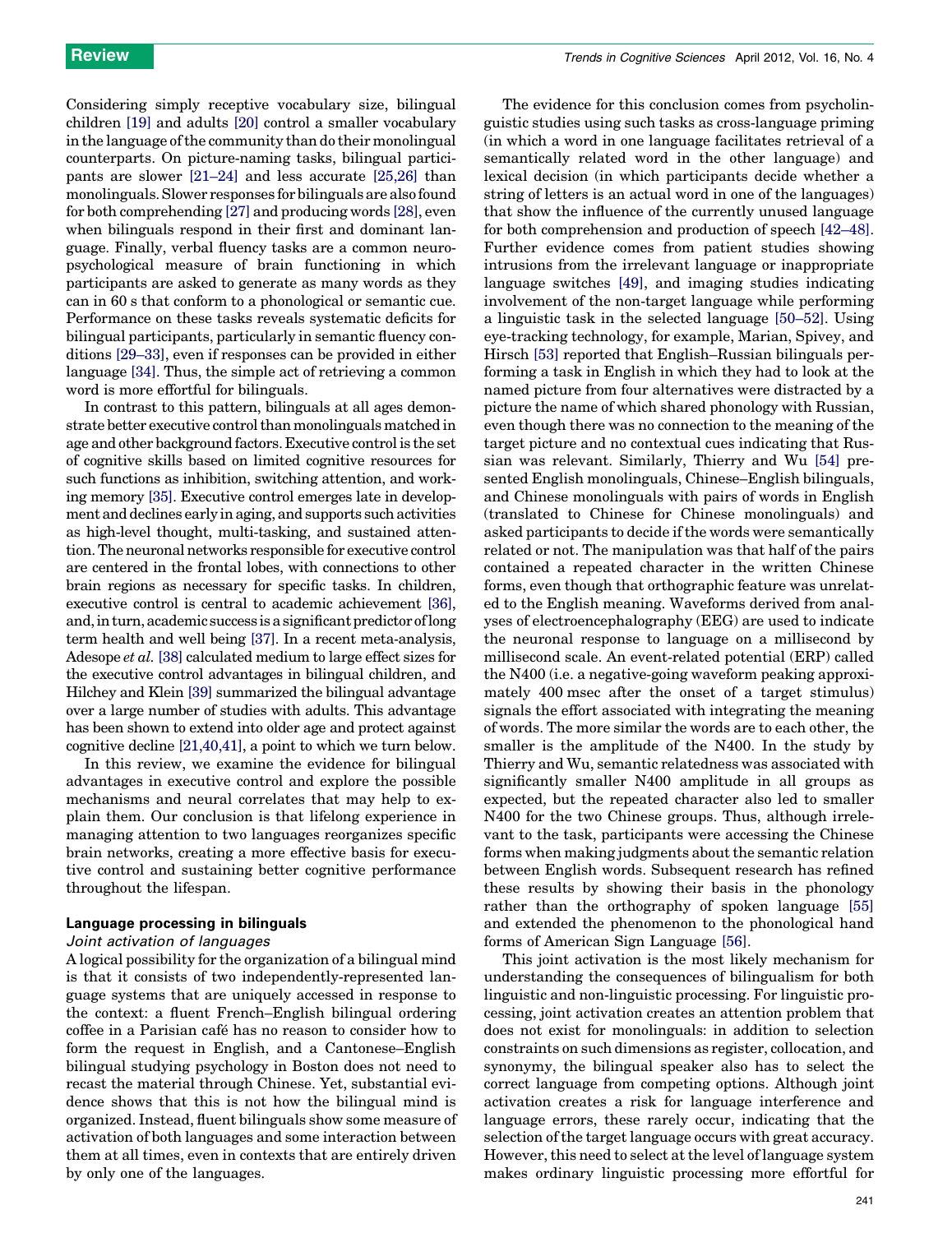bilinguals than monolinguals and explains some of the costs in psycholinguistic studies described above. For non-linguistic processing, the need to resolve competition and direct attention is primarily the responsibility of general cognitive systems, in particular executive functions. The possible influence of linguistic processes on non-linguistic executive control has significant consequences for lifespan cognition and is discussed in the next section.

#### Consequences of joint activation

An appealing suggestion for how the executive control system achieves linguistic selection in the context of joint activation is through inhibition of the non-target language. At least two influential models have been proposed that place inhibition at the center of this selection. The first, the Inhibitory Control model [\[57\]](#page-9-0) is based on the Supervisory Attentional System [\[58\]](#page-9-0) and extends a domain-general and resource-limited attention system to the management of competing languages. The second, the Bilingual Interactive Activation Model (BIA+) [\[59\],](#page-9-0) uses computer simulation to model lexical selection from both intralingual and extralingual competitors. Although both models assign a primary role to inhibition, they are very different from each other and address a different aspect of the selection problem. It is useful, therefore, to consider the distinction between global inhibition and local inhibition proposed by De Groot and Christoffels [\[60\].](#page-9-0) Global inhibition refers to suppression of an entire language system, as in inhibiting French when speaking English, and local inhibition refers to inhibition of a specific competing distractor, such as the translation equivalent of the required concept. Both processes are required for fluent language selection but the two are carried out differently. Guo, Liu, Misra, and Kroll [\[61\]](#page-9-0) used functional magnetic resonance imaging (fMRI) to demonstrate the recruitment of different systems for each of global inhibition (dorsal left frontal gyrus and parietal cortex) and local inhibition (dorsal anterior cingulate cortex, supplementary motor area) in a sample of Chinese– English bilinguals, and validated their distinct roles in bilingual language control. Although Green's inhibitory control model is consistent with both types of inhibition, Dijkstra's BIA+ model is limited to modeling item selection in local inhibition.

These types of inhibition also differ in their primary domain of influence, with local inhibition largely affecting linguistic performance and global inhibition affecting both linguistic and cognitive performance. The linguistic outcomes of inhibition are reduced speed and fluency of lexical access for bilinguals as described above. However, performance also requires a selection bias towards the target language, showing a role for activation [\[62,63\]](#page-9-0) as well as inhibition. These alternatives are not mutually exclusive but indicate the need for a more complete description of how attention is managed in bilingual language processing. Ultimately the degree of both inhibition and activation are relative rather than absolute and will be modulated by contextual, linguistic, and cognitive factors. The cognitive outcomes of linguistic inhibition are enhanced attentional control and will be described more fully in the next section. Importantly, the cognitive and linguistic outcomes are related. Three studies have reported a relationship between inhibition and ability in verbal and non-verbal tasks by showing a correlation between Stroop task performance and competing word selection [\[64\]](#page-9-0), Simon task performance and language switching in picture naming [\[65\]](#page-9-0), and cross-language interference and a variety of executive control measures [\[66\].](#page-9-0) Such results point to an extensive reorganization of cognitive and linguistic processes in bilinguals.

#### Cognitive networks in bilinguals

#### Bilingual performance on conflict tasks

Early evidence that bilingual children solved non-verbal conflict tasks differently from monolingual children was reported in a study by Bialystok and Majumder [\[17\]](#page-8-0). Eightyear-old children were given a variety of non-verbal problems to solve, some of which contained perceptual distraction (block design from the Wechsler Intelligence Scale for Children, WISC [\[67\]\)](#page-9-0) and some which did not (Noelting's Juice Task [\[68,69\]\)](#page-9-0). Bilingual children outperformed monolinguals on the conflict tasks, but children in the two groups were comparable on tasks that did not include distracting perceptual information. This pattern has been confirmed in studies of both children and adults using a flanker task (children: [\[70,71\]\)](#page-9-0), theory of mind task (children: [\[72,73\]](#page-9-0); adults: [\[74\]\)](#page-9-0), Simon task (children: [\[75\]](#page-9-0); adults: [\[40\]\)](#page-8-0). Other studies with adults have shown better performance by bilinguals in naming the font color in a Stroop task [\[21\]](#page-8-0), smaller costs in task switching [\[76\]](#page-9-0), better ability to maintain task set in an attention task [\[77\],](#page-9-0) and more susceptibility to negative priming, presumably because of greater inhibition [\[78\].](#page-9-0)

Some studies have extended these bilingual advantages into older age. Bialystok, Craik, Klein and Viswanathan [\[40\]](#page-8-0) reported an experiment in which middle-aged and older adults who were either monolingual or bilingual were given a version of the Simon task. Participants were shown either a green or a red square on each trial, and the task was to press an associated response key as rapidly as possible. The keys were located at each side of the presentation screen. In one condition, the squares appeared centrally on the screen, so there was no spatial conflict between the location of stimuli and responses; in this condition there were no reaction-time (RT) differences between language groups. In a second condition, the colored squares appeared laterally on the screen, either directly above the appropriate response key (congruent condition) or on the other side of the screen, above the incorrect response key (incongruent condition). The RT difference between congruent and incongruent response trials (the Simon effect) is a measure of attentional control. Bilinguals produced smaller Simon effects than monolinguals at all ages.

Three other results from this study are noteworthy. First, the decrease in attentional control in older adults was reduced in the bilingual groups, suggesting that bilingualism may be protective against the effects of cognitive aging. Second, whereas a bilingual advantage was expected for incongruent stimuli, it was also found for congruent stimuli. This result has been replicated in subsequent studies [\[39\]](#page-8-0) and is difficult to account for in terms of response conflict or inhibition. Third, prolonged practice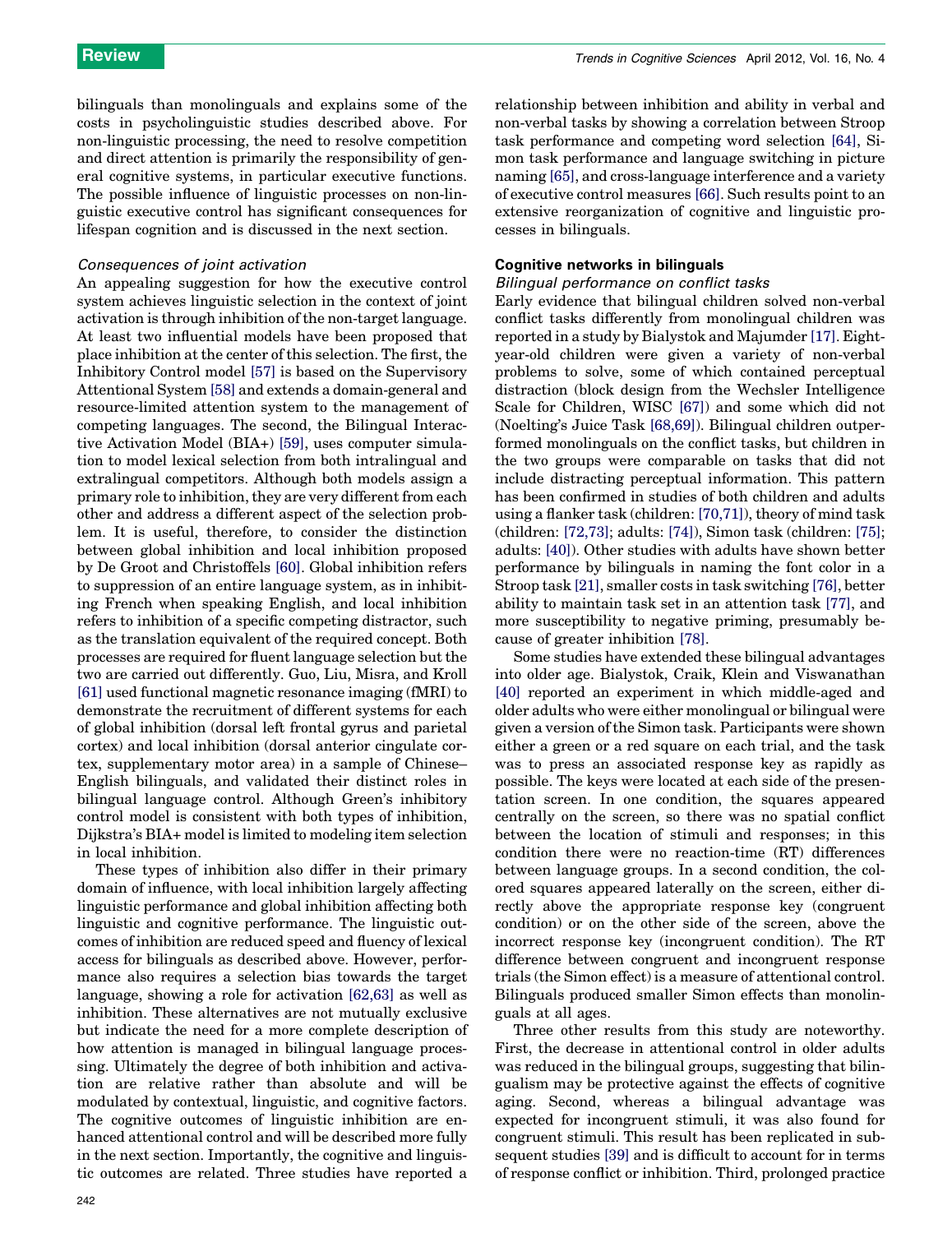reduced both the Simon effect and the size of the bilingual advantage. Apparently all participants can learn to disregard the distracting effects of interfering stimuli given sufficient practice on a task, but it seems that bilinguals can learn this type of inhibition more rapidly. One interesting question in this regard is the extent to which this attenuation of attentional control is specific to the practiced situation, or whether it generalizes to tasks tapping attentional control in a different manner. Our conjecture is that the attenuation effect is context specific.

A complication that has emerged as more results are reported is that the bilingual advantage is not always found in samples of young adults. For example, a study examining performance on the Simon task in 5-year-olds, young, middle-aged and older adults found a bilingual advantage in RT in the 5-year-olds and in the older adults, but not in the young adult group [\[79\]](#page-9-0). Similarly, a study of the Stroop effect in younger and older adults found a bilingual advantage in both age groups but when the same participants performed the Simon arrow task the bilingual advantage was found only in the older adults [\[21\]](#page-8-0). Similarly, Salvatierra and Rosselli [\[41\]](#page-8-0) used a simple version of the Simon task and reported a bilingual advantage for older but not younger adults. There is thus some evidence that the bilingual advantage is greatest in children and in older adults, but less constantly present in young adults – perhaps because the young adult group is at the developmentally peak age for cognitive control.

It appears that bilingual advantages for young adults tend to emerge on tasks or conditions that are difficult. For example, Bialystok [\[80\]](#page-9-0) found that bilingual young adults outperformed their monolingual counterparts on the directional arrow Simon task, but only on the condition that included more monitoring and switching than a simpler condition. Similarly, several studies by Costa and colleagues have reported a bilingual advantage in young adults [\[71,81,82\]](#page-9-0) but only under some conditions. For example, Costa et al. [\[81\]](#page-9-0) demonstrated that the bilingual advantage on a flanker task held only under high monitoring conditions. In versions where most of the trials were of one type (congruent or incongruent), no bilingual advantage was observed; the advantage was found, however, in a condition involving 25% incongruent and 75% congruent trials, although even there the advantage decreased over blocks of the experiment (cf.  $[44]$ ). Costa *et al.* [\[81\]](#page-9-0) concluded that the bilingual advantage reflects a more efficient monitoring system for conflict resolution, in that bilinguals may be better at determining when the misleading information can be safely ignored. Finally, Hernández et al. [\[82\]](#page-9-0) used a non-linguistic version of the Stroop effect and found a trend towards both reduced interference and enhanced facilitation in young adult bilinguals compared with monolinguals (cf. older participants in [\[21\]](#page-8-0)). One interesting aspect of the studies by Costa, Hernández and colleagues is that the monolinguals were Spanish speakers and the bilinguals' two languages were Catalan and Spanish. Most of the participants were undergraduate students and were not immigrants, so the two groups were well equated apart from the language difference. In summary, the evidence for a bilingual advantage in younger adults is more sporadic than in other age groups, although at all ages there are

some reports of studies showing no difference between monolinguals and bilinguals performing a conflict task.

#### Neural correlates of cognitive reorganization

Recently, studies have begun to investigate the neural correlates of bilingual processing examined in the behavioral research. The majority of this research has used fMRI to study bilinguals performing a linguistic task in their two languages. Typically, participants name pictures or generate words in response to a cue signaling the required language, and performance is compared for single language and mixed language conditions. Two early studies revealed promising results. The first led to the surprising finding that language switching was accompanied by activation in the dorsolateral prefrontal cortex (DLPFC), an area known to be part of the general executive control system [\[24\].](#page-8-0) Less surprising was a study showing the involvement of Broca's area as well as a left frontal area in a language switching task [\[83\]](#page-9-0). Subsequent research has corroborated the involvement of these systems and has shown that language switching elicits a spatiallydistributed activation pattern involving bilateral frontal and precentral areas, bilateral caudate, bilateral (or midline) pre-supplementary areas (pre-SMA), and bilateral temporal regions. This pattern has been found for German-French bilinguals [\[84\]](#page-9-0), Spanish-Catalan bilinguals [\[85\]](#page-9-0), Chinese–English bilinguals [\[61,86,87\]](#page-9-0) and Spanish–English bilinguals [\[88\]](#page-9-0). A few studies [\[61,84\]](#page-9-0) have also reported activation in anterior cingulate cortex (ACC), but activation in this area is not consistently observed. Abutalebi and colleagues [\[89\]](#page-9-0) extended this finding to show activation of ACC for both language switching and nonverbal switching. Importantly, these studies confirm that frontal systems involved in executive control are recruited by bilinguals to manage attention to language.

Abutalebi and Green [\[90\]](#page-9-0) conducted a qualitative review of these studies and proposed that the ACC, left prefrontal cortex, left caudate and bilateral supramarginal gyri (SMG) constitute the neural correlates ofthe control mechanism for bilingual language production. This model was confirmed in a quantitative meta-analysis examining bilingual language switching [\[91\]](#page-9-0) ([Figure](#page-4-0) 1). Both the qualitative and quantitative analyses point to multiple cortical regions in which functional activity is altered by bilingualism, but an outstanding question is whether activity in these regions is synchronous, forming a neural network that is responsive to bilinguals' experience of managing two languages. To this end, a study by Nakamura and colleagues [\[92\]](#page-9-0) showed strong connectivity between left inferior frontal gyrus (IFG) and left middle temporal gyrus (MTG) in a group of Japanese–English bilinguals performing a cross-language priming task. The connectivity was stronger in the frontaltemporal coupling than in the reverse direction. This pattern was replicated using transcranial magnetic stimulation (TMS) with Japanese–English bilingual participants performing the same cross-language priming task. Nakamura and colleagues [\[92\]](#page-9-0) interpreted the results as indicating topdown control from left IFG to left MTG in a bilingual context.

Taken together, fMRI research on bilingual language switching has implicated distributed cortical activation that converges in the frontal regions. Intriguingly, the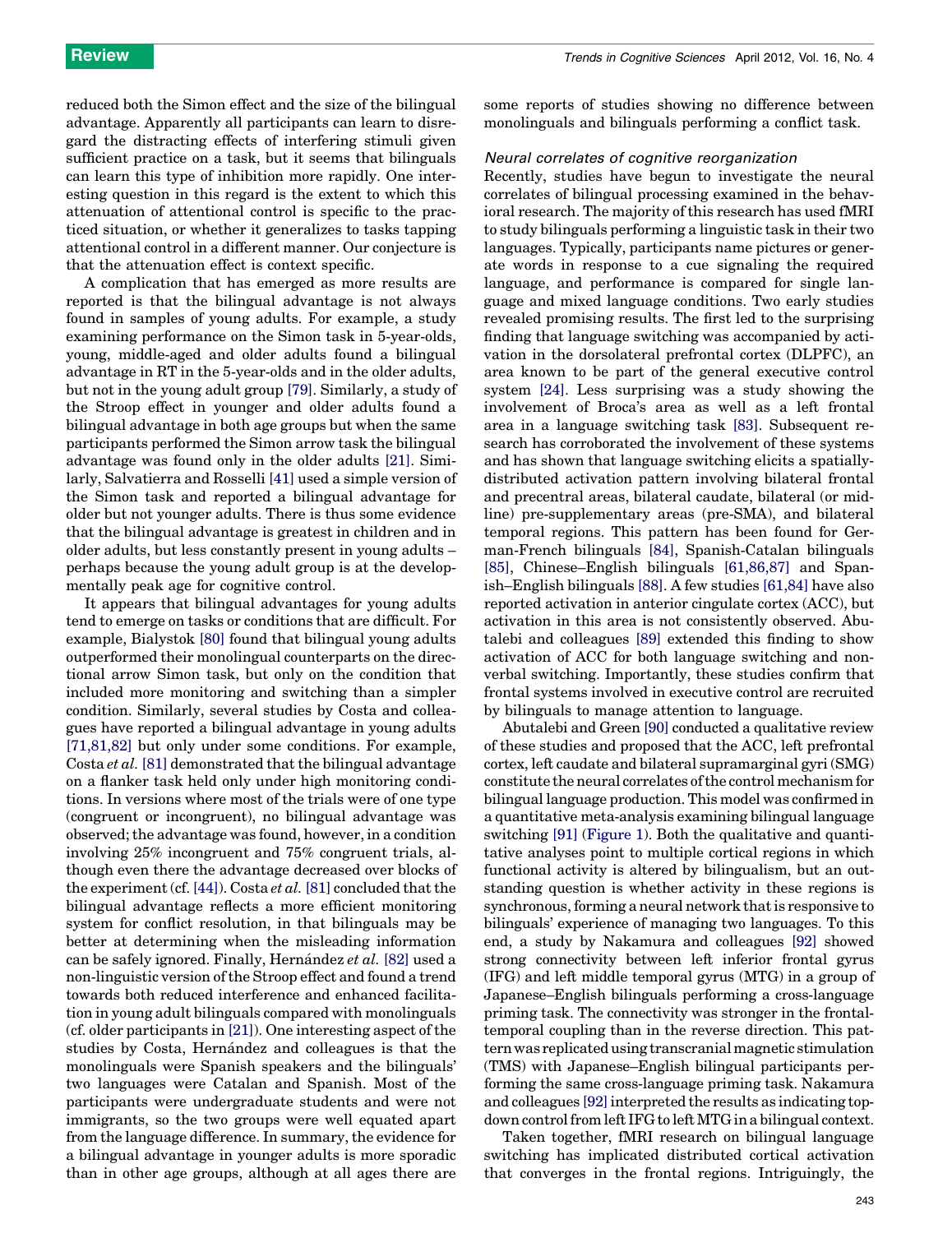<span id="page-4-0"></span>

Figure 1. Bilingual influence on brain function and structure. Transparent brains showing the left and right hemispheres. Green voxels depict grey matter regions showing high activation during bilingual language switching in a meta-analysis [\[90\]](#page-9-0). Red–yellow voxels indicate regions of higher white matter integrity in bilingual older adults relative to monolinguals [\[107\].](#page-10-0) Together, the functional and structural data indicate that neural correlates of bilingualism are observed in the frontal lobes, generally responsible for higher cognition such as executive functions.

brain regions related to bilingual switching are also critical for general attention and cognitive control [\[93,94\].](#page-9-0) This overlap in brain regions activated for bilingual switching and cognitive control implies that the same mechanisms may be involved in both activities, and that these shared processes might help to explain the superior performance of bilinguals on non-verbal conflict tasks. In other words, using these cognitive control networks for bilingual language processing may reconfigure them for other purposes, providing part of the explanation for the behavioral differences between monolinguals and bilinguals found in nonverbal conflict tasks. Specifically, the evidence suggests that cognitive control networks may be more broadly based in bilinguals as a result of their dual function. However, fMRI studies on language switching in bilinguals can only show that these networks are included in bilingual language selection. Determining whether or not such reconfiguration occurs can only be evaluated by comparing monolinguals and bilinguals performing non-verbal conflict tasks. The hypothesis is that monolinguals and bilinguals will perform non-verbal control problems using somewhat different networks, specifically, that the network used by bilinguals will be more broadly based.

Only a few studies have contrasted the neural correlates of non-linguistic cognitive control in bilinguals and monolinguals. Garbin and colleagues [\[95\]](#page-9-0) gave a color-shape switching task to Spanish monolingual and Spanish-Catalan bilingual young adults in fMRI. A bivalent stimulus (e.g. a red circle) and a cue (e.g. 'color' or 'shape') were shown, and participants responded to the indicated dimension. Both RT of switch costs and accuracy favored the bilingual participants, but activation patterns were also different for the two groups: monolinguals showed increased activation in the right IFG, whereas bilinguals showed increased activation in left inferior frontal gyrus. More interestingly, higher levels of activation in left IFG and left striatum were associated with smaller switch costs for the bilingual participants, but increased activation in the right IFG was associated with larger switch costs. In light of the lack of switching effect in the behavioral data, it is possible that the bilinguals relied more on the left IFG and striatum in face of the demand to switch between responses associated with a bivalent stimulus. The left IFG was identified in both the qualitative [\[90\]](#page-9-0) and quantitative [\[91\]](#page-9-0) meta-analyses of bilingual language switching. This region is central to speech production [\[96\]](#page-9-0) and has been shown to have higher activation for bilinguals than monolinguals during speech production [\[97,98\]](#page-10-0). Thus, left IFG appears to be one of the overlapping brain regions in bilinguals handling both language switching and non-linguistic cognitive control.

A study by Luk and colleagues [\[99\]](#page-10-0) used an adaptation of a flanker task to compare activation in monolingual and bilingual participants. The stimuli consisted of a string of five chevrons, and the task was to indicate the direction of the red one (that could appear in one of three positions) while ignoring the four black ones. In a previous behavioral study with these stimuli, bilinguals performed this task more rapidly than monolinguals [\[100\].](#page-10-0) The fMRI data were analyzed using a multivariate statistical technique for neuroimaging data (Partial Least Squares; for review, see [\[101\]](#page-10-0)) to identify integrated neural networks. The results showed that monolinguals and bilinguals recruited different neural networks for both congruent and incongruent trials. Another condition that tested 'no-go' responses indicated no difference between groups. Importantly, greater activity in the bilingual network, including areas identified in the meta-analysis [\[91\],](#page-9-0) was related to smaller RT costs for incongruent trials. There are two implications of these results. First, bilingualism alters functional neural network at the response-selection level (congruent and incongruent trials), but not at the motor execution level (response inhibition no-go trials), a pattern consistent with previous results for both adults [\[102\]](#page-10-0) and children [\[75,103\]](#page-9-0). Second, bilinguals showed a brainbehavior correlation when suppressing interference from conflicting flankers, replicating a previous study using magnetoencephalography (MEG) [\[104\]](#page-10-0).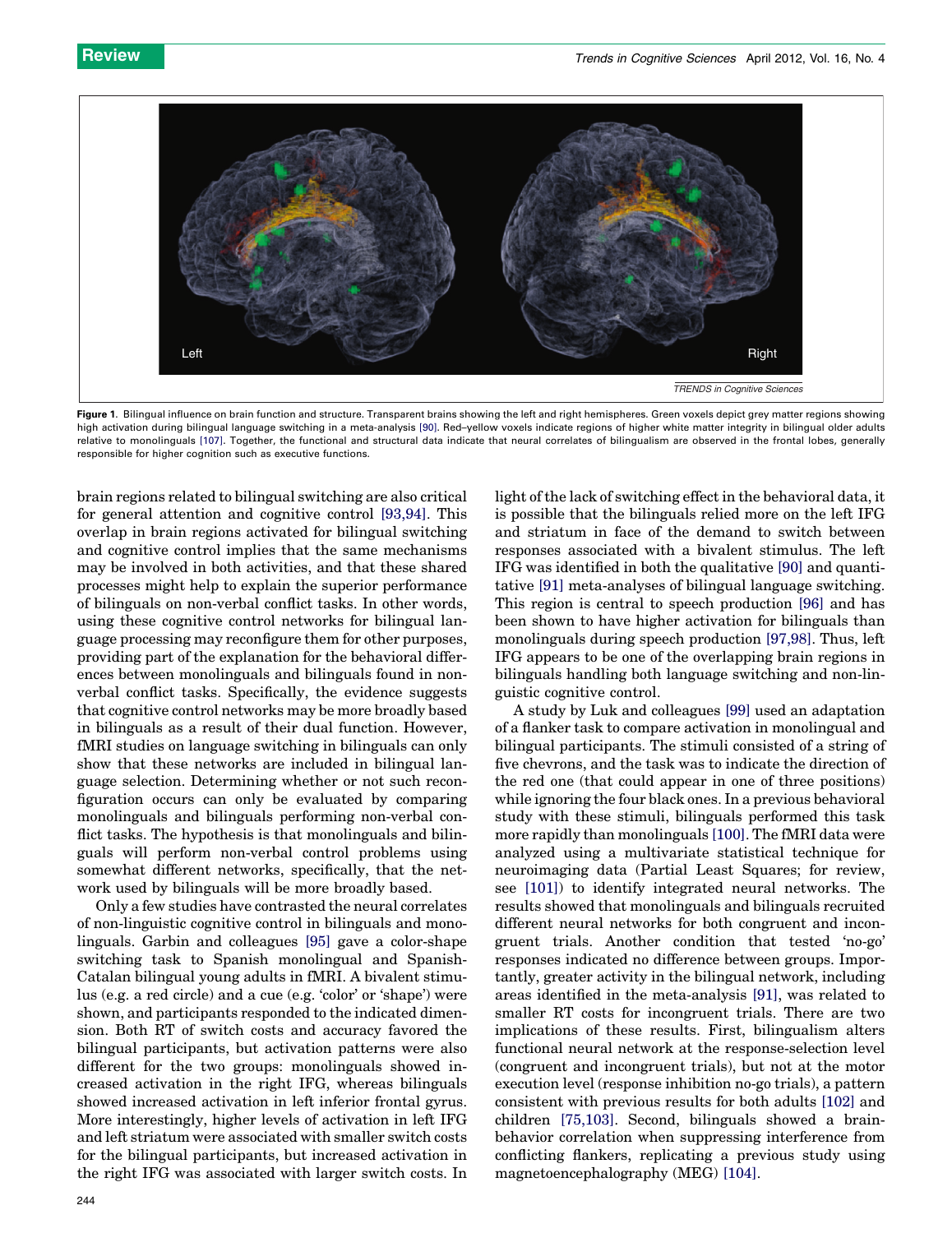Although bilingualism is a language experience, managing attention to two languages imposes demands on the cognitive system that require brain regions not typically used for language processing. From studies of bilingual language switching and non-linguistic cognitive control, and from the meta-analysis cited earlier, it seems likely that the neural locus of cognitive control in bilinguals lies in bilateral frontal regions. In order to facilitate information transfer between the hemispheres, it is also possible that prolonged bilingual experience alters anatomical structures in addition to cortical functional networks. Cortical activity assessed by fMRI is limited to blood oxygenation level-dependent (BOLD) signal in the grey matter. However, when investigating domain-general neural changes (cognitive control) in response to domain-specific experience (bilingualism), it is important to use methods that allow not only the identification of functional networks but also their underlying anatomical structures [\[105,106\].](#page-10-0)

There is some evidence for the plasticity of cortical grey matter in response to bilingualism. Mechelli et al. [\[107\]](#page-10-0) reported higher grey matter density in left inferior parietal regions in a group of Italian–English bilinguals relative to English monolinguals. Strikingly, proficiency in English, the second language, correlated positively with grey matter density in this region. A recent study has extended brain plasticity to white matter. Luk, Bialystok, Craik and Grady [\[108\]](#page-10-0) ([Figure](#page-4-0) 1) used diffusion tensor imaging (DTI) and fMRI to measure white matter integrity and restingstate functional connectivity in monolingual and bilingual older adults. The results showed higher white matter integrity in bilingual older adults, primarily in the corpus callosum connecting the two hemispheres but also extending to bilateral superior longitudinal fasciculi, right inferior frontal-occipital fasciculus and uncinate fasciculus. Identifying a seed close to the white matter voxels showing a group difference, Luk et al. conducted a resting-state functional connectivity analysis and showed that while both monolinguals and bilinguals had correlating brain activity with contralateral regions at rest, bilinguals had increased anterior-posterior connectivity. This evidence suggests that bilingualism is associated with better maintenance of white matter structures in the course of normal aging [\[109\].](#page-10-0) Similar DTI results have also been recently reported in bilingual children around the left inferior frontal-occipital fasciculus [\[110\].](#page-10-0)

#### The nature of the bilingual advantage

Why might bilingualism be associated with an advantage in attentional control? The need to manage two jointly activated languages apparently leads to an enhancement of frontal-posterior attentional control mechanisms with the consequence that other types of cognitive control are also enhanced. Inhibitory control was suggested as the relevant mechanism in early studies [\[40,57\]](#page-8-0) and continues to be endorsed by some researchers [\[47,111\].](#page-9-0) One problem with this account, however, is the recurrent finding of a bilingual advantage in congruent trials (for which there is no conflict) as well as incongruent trials  $[40,71]$ . Minimally, therefore, inhibition alone is insufficient to explain bilingual processing differences. The inhibition view is also

#### Box 1. Bilingualism in infancy

Research with infants being raised in bilingual homes has produced dramatic evidence for very early effects of bilingualism and challenges some standard explanations for the mechanism underlying these effects. It has long been known that children being raised with two languages do not confuse the languages when learning to speak, even though they may borrow from one when speaking the other [\[127\].](#page-10-0) It is also well known that monolingual infants lose the ability to make phonetic discriminations not present in their language by approximately 10 months old, whereas bilingual infants continue to distinguish between phonetic categories relevant to all languages. Thus, it is not surprising that bilingual infants can differentiate between their two languages essentially from birth [\[128\]](#page-10-0). What is surprising, however, is the extension of this discrimination to non-acoustic properties of language. Weikum and colleagues [\[129\]](#page-10-0) showed silent video clips to 8-month-old infants who were being raised in homes that were either monolingual English or English–French bilingual. Using a habituation paradigm, the speaker switched languages after habituation and the researchers measured whether or not infants regained interest. The results showed renewed attention among the bilingual but not the monolingual infants. To determine whether the bilingual infants had learned about the facial structures that accompany each language or something more general, the same materials were presented to monolingual Spanish (or Catalan) infants and bilingual Spanish– Catalan infants [\[130\]](#page-10-0). Again, only the bilingual infants noticed the change in language, even though the children in this study had no experience with either language. The authors concluded that bilingualism enhances general perceptual attentiveness through the experience of attending to two sets of visual cues.

This enhanced perceptual attentiveness may help explain the results of a study in which 7-month-old monolingual and bilingual infants learned a head-turn response to a cue to obtain a visual reward and then had to replace that with a competing response for the same reward [\[131\].](#page-10-0) Again, only the bilingual infants could learn the new response. Even before children have productive language ability, the experience of building two distinct representational systems endows them with greater perceptual and attentional resources than their monolingual peers. In light of such evidence for bilingual advantages in the first year of life, explanations for the mechanism responsible for the advantages found later may need to be reconsidered to include a role for such perceptual processes.

challenged by evidence from preverbal infants who demonstrate early effects of bilingualism but for whom language inhibition is not a plausible explanation (Box 1).

An alternative to inhibition is to consider the demands imposed by a mixed set of congruent and incongruent trials: there is always some probability that the next display may be an incongruent trial. Thus, even on congruent trials the display must be evaluated before the participant commits to a response. Congruent responses will typically be faster than incongruent responses, but individuals with superior attentional control processes (e.g. bilinguals) will be able to carry out such evaluative decisions more rapidly and effectively. Therefore, a different account ofthe bilingual advantage is in terms of conflict monitoring [\[39,81,82\].](#page-8-0) Evidence supporting this view comes from situations in which monitoring demands are low – if the majority of trials are of one type only [\[80,81\]](#page-9-0), the potentially misleading information (spatial position in the Simon task, flanker items in the flanker paradigm) can be treated as a valid cue, even if the participant must respond in the direction opposite to that indicated by the cue. In such low-monitoring conditions the bilingual advantage is typically not found. More generally, Hernández,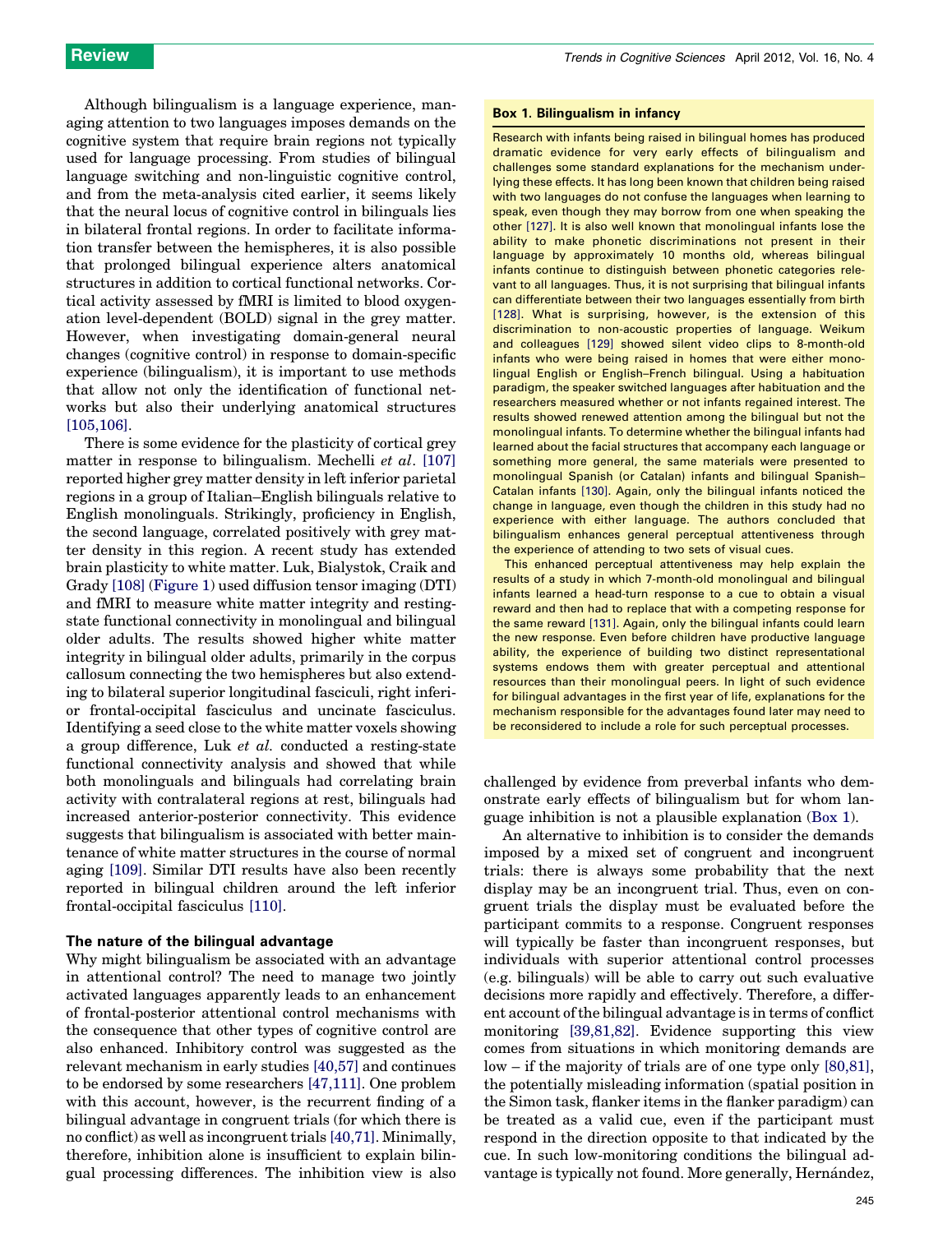Costa, and Humphreys [\[112\]](#page-10-0) argue for a bilingual advantage in the deployment of attention, enabling them to resist 'capture' by irrelevant information; such differences in attentional control may be the consequence of superior conflict monitoring. Conflict monitoring and inhibition are not mutually exclusive: although monitoring is consistent with evidence that pure blocks of congruent trials are performed equivalently by monolinguals and bilinguals [\[102,113\],](#page-10-0) an inhibition account is still required to explain evidence that pure blocks of incongruent trials are sometimes performed faster by bilinguals, notably by older adults for whom the task is more effortful [\[102\]](#page-10-0).

Another problem with a pure inhibition account is that bilingual advantages are only found with some types of inhibition. The relevant distinction is captured by the contrast between the concepts of 'response inhibition' and 'interference suppression' [\[75,114\]](#page-9-0). In response inhibition, a univalent stimulus is associated with a prepotent response that must be overruled, such as say 'day' to a picture of night or press 'left' when the arrow points right. Bilinguals typically show no advantage in these situations [\[75,103\]](#page-9-0). In interference suppression, a bivalent stimulus contains two cues, each associated with a different response, such as the word 'red' written in blue ink, so attention must be selectively focused on the relevant cue. Bilinguals typically outperform monolinguals on these tasks [\[21\]](#page-8-0). The hallmark of univalent response inhibition tasks is that the correct response can be pre-programmed before the cuing stimulus appears (e.g. 'if sun appears I'll say 'night'; 'if the arrow points right I'll respond left'). On bivalent tasks, in contrast, the nature of the interfering information is not revealed until the display appears; for example, in the Simon task the participant prepares to respond on the left if the stimulus is green, but cannot prepare to deal with possible competing information until the display is shown. Bilinguals are more efficient at dealing with this online interference, in much the same way as the picture of a horse presented to a French/English bilingual would evoke both 'horse' and 'cheval', one of which must be suppressed. In a sense, the bilingual must constantly maintain the set of 'respond in one language, suppress the other language' whenever the possibility of two languages exists (cf. global inhibition). Further, this set maintenance must coexist with processing the stimuli and responses of the language currently utilized in a fluent and appropriate manner (cf. local inhibition). Thus, language use for bilinguals involves interference suppression, and the online monitoring required in both non-verbal task switching and language selection is similar.

The suggestion that bilinguals are particularly adept at maintaining the appropriate one of two (or more) relevant task goals or attentional sets in working memory has much in common with the notion of selection of wanted stimuli as opposed to inhibition of unwanted ones. The net effect is the same, but by this view the suppression of potentially interfering information is essentially a consequence of active selection of the relevant information, rather than a primary mechanism of direct inhibition. This view is consistent with that proposed by Colzato and colleagues [\[77\]](#page-9-0), who concluded that the bilingual advantage is not due to the constant exercise of inhibition, but that learning to keep two languages separate leads to an improvement in selecting goal-relevant information from goal-irrelevant information.

The sum of the evidence places the bilingual advantage beyond the explanatory power of a single process, a simple neural network, or a single executive control component. Instead, the ongoing experience of monitoring two languages, in conjunction with the need to monitor context, speaker, and other environmental cues while inhibiting attention to the currently unused but active language modifies how the mind and brain engage in ordinary conversation for bilinguals. The more effortful any of these components become, the more likely it is for bilingual advantages to emerge on non-verbal tasks. However, the impact of this modification may be seen most clearly on tasks that bear the closest resemblance to bilingual language use, such as task switching. In this case, it is easy to see how the task of attending to the shape of a stimulus instead of its color resembles the task of retrieving the name for an object in French instead of in English. Not surprisingly, these tasks are typically performed better by bilinguals than by monolinguals, although the details of those performances are not yet well understood: some studies report bilingual advantages on mixing costs indicating set shifting [\[82,102\],](#page-9-0) whereas others report the advantage in local switch costs indicating response switching [\[76,115\].](#page-9-0) More generally, it is important to point out that bilingual advantages are not always found, even on tasks for which such performance differences would be expected. Some of the conditions that support the appearance of a bilingual advantage have been discussed, such as the need for monitoring and difficulty of the conditions, but others are still unknown. Another factor in determining performance outcomes is probably the nature or degree of bilingualism in the participants ([Box](#page-7-0) 2). More details about the specific tasks and precise language histories of the bilingual participants may resolve these differences.

#### Bilingualism and dementia

The finding that bilingualism enhances cognitive control raises the possibility that lifelong bilingualism protects against age-related cognitive decline, and may even postpone the onset of symptoms of dementia. In this case, bilingualism may be one of the environmental factors that contribute to cognitive reserve or brain reserve [\[116\]](#page-10-0). Cognitive reserve is the idea that engagement in stimulating physical or mental activity can act to maintain cognitive functioning in healthy aging and postpone the onset of symptoms in those suffering from dementia. These factors include education, occupational status, higher socio-economic class, and the continuing involvement in physical, intellectual and social activities [\[117–](#page-10-0) [119\].](#page-10-0) If bilingualism contributes to cognitive reserve, then bilinguals should maintain higher levels of cognitive functioning and cope better with symptoms of dementia than monolinguals who are otherwise equivalent.

To test this idea, Bialystok, Craik, and Freedman [\[120\]](#page-10-0) examined the hospital records of monolingual and bilingual patients who had been diagnosed with various types of dementia. In spite of being equivalent on a variety of cognitive and other factors, the bilinguals experienced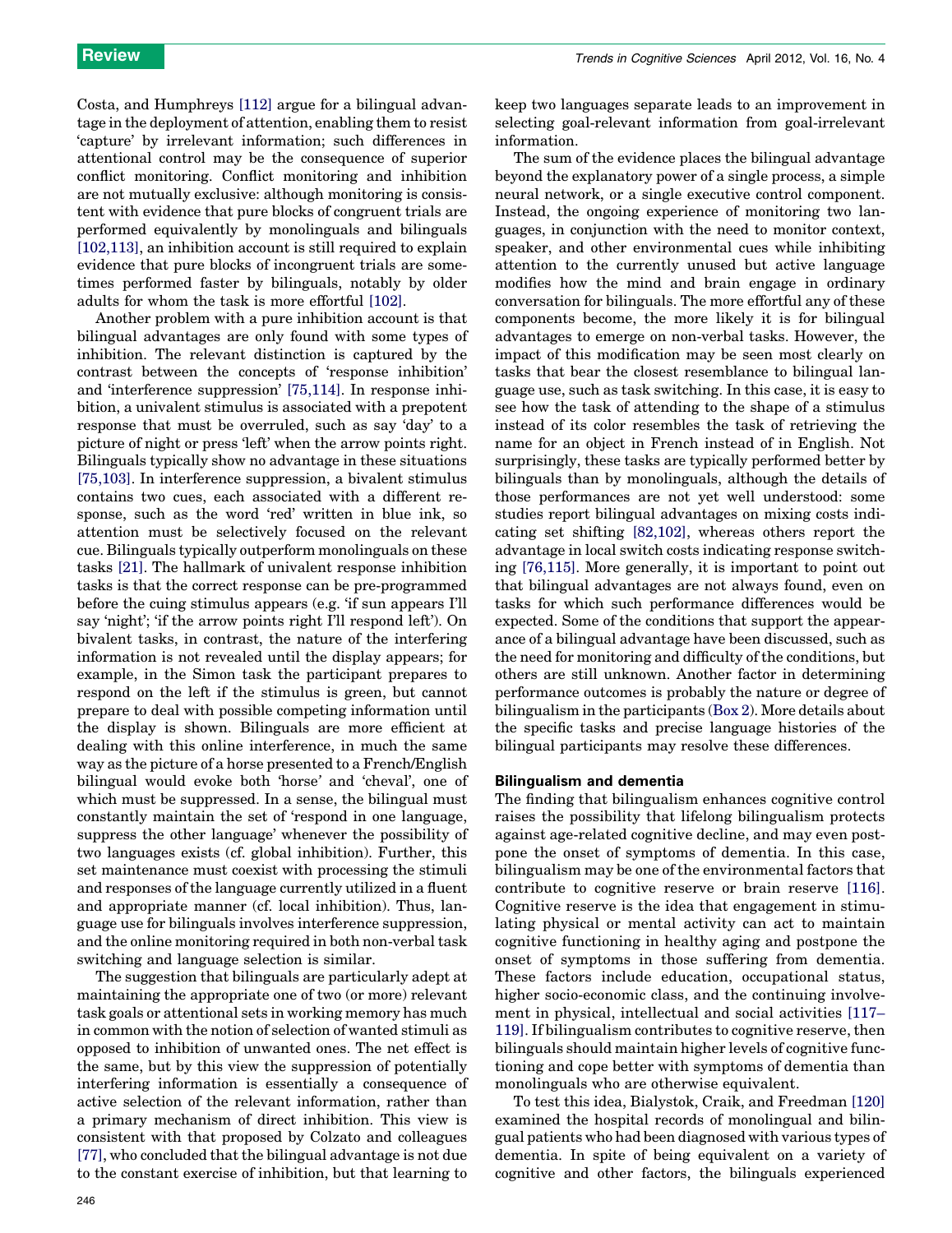#### <span id="page-7-0"></span>Box 2. How bilingual?

Bilingualism is not a categorical experience but experimental research designs require it be treated as such – participants are monolingual or bilingual and differences in performance are assessed for members of the two groups. However, individuals can never be perfectly monolingual or bilingual: even the most monolingual people have had some experience with another language, for example as a school subject or a travel necessity, and all bilinguals have preferred languages or preferred contexts for each. These gradations raise three questions about the research results.

The first question is the possibility of a cumulative benefit for multiple languages. If managing two languages enhances cognitive control processes, then does further enhancement accrue from the management of three or more languages, as explicitly proposed by Diamond [\[132\]](#page-10-0)? Research by Chertkow et al. [\[119\]](#page-10-0) on Alzheimer's disease and Kavé et al. [\[123\]](#page-10-0) on normal aging showed better outcomes for multilinguals than for bilinguals, but there may be significant differences between multilinguals and bilinguals that do not exist between bilinguals and monolinguals. As we have suggested, bilinguals are typically not pre-selected for talent or interest but multilinguals may often be individuals with high ability and motivation to learn other languages, factors which may impact as well on cognitive performance.

The second question is the degree of bilingualism required for these benefits to emerge. If bilingualism is protective against some forms of dementia, then middle-aged people will want to know whether it is too late to learn another language, or whether their high-school French will count towards cognitive reserve. A related question concerns the age of acquisition of a second language: is earlier better? The best answer at present is that early age of acquisition, overall fluency, frequency of use, levels of literacy and grammatical accuracy all contribute to the bilingual advantage, with no single factor being decisive [\[133\]](#page-10-0) (Gigi Luk, PhD thesis, York University, Canada, 2008). Increasing bilingualism leads to increasing modification of cognitive outcomes.

Finally, if the benefits of bilingualism are at least partly explained by the joint activation of two languages, does the similarity of the two languages matter? Does Spanish–English bilingualism require more (or less?) attentional control to maintain separation than say Chinese–English bilingualism? In a study with children who spoke English plus one of French, Spanish, or Chinese, there was no effect of the type of bilingualism, and all bilingual children outperformed monolingual children on tests of executive control [\[134\]](#page-10-0).

onset symptoms and were diagnosed approximately 3–4 years later than the monolinguals. Specifically, monolingual patients were diagnosed on average at age 75.4 years and bilinguals at age 78.6. A replication from a new set of patients all diagnosed with probable Alzheimer's disease (AD) [\[121\]](#page-10-0) confirmed the results.

Three questions about these results are their reliability, validity, and causality. For reliability, several studies have replicated these findings. Chertkow et al. [\[122\]](#page-10-0) reported partial support for the original results and showed that multilinguals were diagnosed with AD later than comparable monolinguals, although a more limited effect was found when monolinguals were compared with bilinguals. A similar positive relationship between multilingualism and high-level cognitive functioning was reported by Kave´ et al. [\[123\]](#page-10-0) in a study of elderly Israelis. Gollan et al. [\[124\]](#page-10-0) reported a study with Spanish–English bilinguals who had been diagnosed with probable AD and found that a higher degree of bilingualism was associated with later age of onset and diagnosis, although only in the less-educated patients. (See Box 3 for further outstanding questions.)

Second, validity requires demonstrating the specific relation between the predictor and outcome variables.

#### Box 3. Outstanding questions

- Nature of the bilingual advantage: what are the limits and boundary conditions for the bilingual advantage and why are bilingual advantages not always found? What is the role of the standard components of executive control – inhibition, shifting, and working memory – in bilingual differences in processing? Do these relations change over the lifespan?
- Cognitive reserve: is the bilingual protection against cognitive decline similar to other types of cognitive reserve in terms of mechanism and neural correlates?
- Brain correlates: what changes occur in the frontal lobes? Are there effects on other brain regions? What is the mechanism for these experience-dependent changes in frontal networks?
- Psychopathology: what are the neural correlates of the protective effects for patients with dementia? Does bilingualism have differential effects on various types of dementia?

Previously, socioeconomic status, cultural differences and immigration status have been suggested as contributors to or even causes of the bilingual advantage. However, in both Toronto studies, educational level and occupational status favored the monolingual group and immigration status was ruled out as a contributing factor.

Third, regarding cause and effect, is it possible that people with 'good brains' are both resistant to dementia and also more likely to learn a second language? This is unlikely: most people do not become bilingual because they are bright or have a flair for learning languages, but rather out of necessity. Supporting this interpretation, a recent study showed that in a sample of monolingual and bilingual AD patients matched on age, cognitive level, and other factors, CT scans showed more AD pathology in the brains of the bilinguals, consistent with the idea that they are better able to cope with the disease and can function longer without showing symptoms [\[125\]](#page-10-0).

#### Concluding remarks

In the first study reporting the surprising outcome of an advantage in cognitive and linguistic performance by bilingual children, Peal and Lambert concluded: 'Intellectually [the bilingual child's] experience with two language systems seems to have left him with a mental flexibility, a superiority in concept formation, a more diversified set of mental abilities' [\(\[9\],](#page-8-0) p. 20). Peal and Lambert did not explain what they meant by 'mental flexibility' but the description works well to describe the data accumulated in the 50 years since their original study. Bilinguals do sometimes have an advantage in inhibition, but they also have an advantage in selection; bilinguals do sometimes have an advantage in switching, but they also have an advantage in sustaining attention; and bilinguals do sometimes have an advantage in working memory, but they also have an advantage in representation and retrieval. Together, this pattern sounds like 'mental flexibility', the ability to adapt to ongoing changes and process information efficiently and adaptively.

It should not be surprising that intense and sustained experience leaves its mark on our minds and brains – the functional connections that come from practice are surely changed by massive experience, and the structural regions that are recruited for specific activities undoubtedly change as well through use. These responses to experience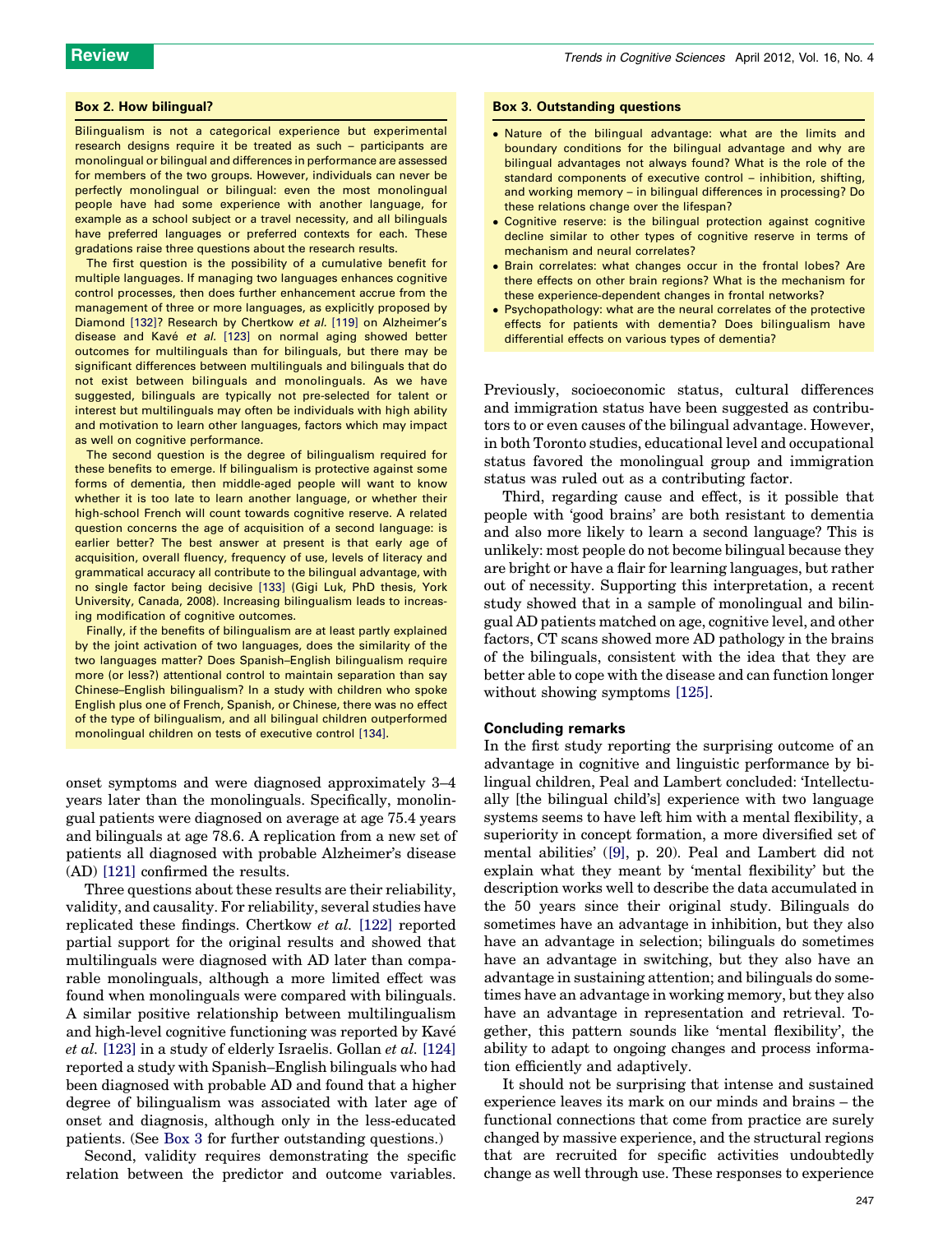<span id="page-8-0"></span>are precisely what we mean by neuroplasticity. Yet, in the case of bilingualism, the assumption has long been that any such effects would be deeply negative: as one influential educational researcher commented in 1926, 'This might be considered evidence that the use of a foreign language in the home is one of the chief factors in producing mental retardation as measured by intelligence tests' ([\[126\]](#page-10-0), p. 393). Almost a century later, and in the face of substantial evidence to the contrary, there remains resistance to the idea that bilingualism can enhance aspects of cognitive function. Educational and clinical practitioners routinely advise parents to 'simplify' their children's linguistic environment when there are signs of academic struggle, and language professionals prescribe optimal timetables (and methods) for introducing languages to children to minimize the inevitable confusion. But such views are based on fear and anecdote – the weight of scientific evidence supports the promise of 'mental flexibility'. There is still much we do not know about the effect of bilingualism on the mind, the neural correlates of those effects, and the causal components of the experience that lead to them. But it is too late to turn back: it is now clear that the bilingual mind has been uniquely shaped by experience.

#### Acknowledgments

Preparation of this manuscript was supported by grant R01HD052523 from the US National Institutes of Health and grant A2559 from the Natural Sciences and Engineering Research Council of Canada to E.B.; grant A8261 from the Natural Sciences and Engineering Research Council of Canada to F.I.M.C.; and grant MOP57842 from the Canadian Institutes of Health Research to E.B. and F.I.M.C. We thank Steven Lovasz for his assistance in preparing the manuscript.

#### **References**

- 1 Grosjean, F. (2010) Bilingual: Life and Reality, Harvard University Press
- 2 Draganski, B. et al. (2004) Neuroplasticity: changes in grey matter induced by training. Nature 427, 311–312
- 3 Green, C.S. and Bavelier, D. (2008) Exercising your brain: a review of human brain plasticity and training induced learning. Psychol. Aging 23, 692–701
- 4 Salthouse, T.A. and Mitchell, D.R.D. (1990) Effects of age and naturally occurring experience on spatial visualization performance. Dev. Psychol. 26, 845–854
- 5 Maguire, E.A. et al. (2000) Navigation-related structural change in the hippocampi of taxi drivers. Proc. Natl. Acad. Sci. U.S.A. 97, 4398– 4403
- 6 Elbert, T. et al. (1995) Increased cortical representation of fingers of the left hand in string players. Science 270, 305–307
- 7 Schellenberg, E.G. (2004) Music lessons enhance IQ. Psychol. Sci. 15, 511–514
- 8 Hakuta, K. (1986) Mirror of Language: The Debate on Bilingualism, Basic Books
- 9 Peal, E. and Lambert, W. (1962) The relation of bilingualism to intelligence. Psychol. Monogr. 76, 1–23
- 10 Ben-Zeev, S. (1977) The influence of bilingualism on cognitive strategy and cognitive development. Child Dev. 48, 1009–1018
- 11 Bialystok, E. (1986) Factors in the growth of linguistic awareness. Child Dev. 57, 498–510
- 12 Bialystok, E. (1988) Levels of bilingualism and levels of linguistic awareness. Dev. Psychol. 24, 560–567
- 13 Cromdal, J. (1999) Childhood bilingualism and metalinguistic skills: analysis and control in young Swedish–English bilinguals. Appl. Psycholinguist. 20, 1–20
- 14 Galambos,S.J. and Goldin-Meadow,S.(1990)The effects oflearning two languages on levels of metalinguistic awareness. Cognition 34, 1–56
- 15 Galambos, S.J. and Hakuta, K. (1988) Subject-specific and taskspecific characteristics of metalinguistic awareness in bilingual children. Appl. Psycholinguist. 9, 141–162
- 16 Ianco-Worrall, A. (1972) Bilingualism and cognitive development. Child Dev. 43, 1390–1400
- 17 Bialystok, E. and Majumder, S. (1998) The relationship between bilingualism and the development of cognitive processes in problem-solving. Appl. Psycholinguist. 19, 69–85
- 18 Mezzacappa, E. (2004) Alerting, orienting, and executive attention: developmental properties and sociodemographic correlates in an epidemiological sample of young, urban children. Child Dev. 75, 1373–1386
- 19 Bialystok, E. et al. (2010) Receptive vocabulary differences in monolingual and bilingual children. Biling. Lang. Cogn. 13, 525–531
- 20 Bialystok, E. and Luk, G. (2011) Receptive vocabulary differences in monolingual and bilingual adults. Biling. Lang. Cogn. 15, 397–401
- 21 Bialystok, E. et al. (2008) Lexical access in bilinguals: effects of vocabulary size and executive control. J. Neurolinguist. 21, 522–538
- 22 Costa, A. and Santesteban, M. (2004) Lexical access in bilingual speech production: evidence from language switching in highly proficient bilinguals and L2 learners. J. Mem. Lang. 50, 491–511
- 23 Gollan, T.H. et al. (2005) Bilingualism affects picture naming but not picture classification. Mem. Cognit. 33, 1220–1234
- 24 Hernández et al. (2000) In search of the language switch: an fMRI study of picture naming in Spanish-English bilinguals. Brain Lang. 73, 421–431
- 25 Gollan, T.H. et al. (2007) The bilingual effect on Boston Naming Test performance. J. Int. Neuropsychol. Soc. 13, 197–208
- 26 Roberts, P.M. et al. (2002) English performance of proficient bilingual adults on the Boston Naming Test. Aphasiology 16, 635–645
- 27 Ransdell, S.E. and Fischler, I. (1987) Memory in a monolingual mode: when are bilinguals at a disadvantage? J. Mem. Lang. 26, 392–405
- 28 Ivanova, I. and Costa, A. (2008) Does bilingualism hamper lexical access in speech production? Acta Psychol. 127, 277–288
- 29 Bialystok, E. et al. (2008) Cognitive control and lexical access in younger and older bilinguals. J. Exp. Psychol. Learn. Mem. Cogn. 34, 859–873
- 30 Gollan, T.H. et al. (2002) Semantic and letter fluency in Spanish-English bilinguals. Neuropsychology 16, 562–576
- 31 Luo, L. et al. (2010) Effect of language proficiency and executive control on verbal fluency performance in bilinguals. Cognition 114, 29–41
- 32 Portocarrero, J.S. et al.(2007)Vocabulary and verbalfluency of bilingual and monolingual college students. Arch. Clin. Neuropsychol. 22, 415– 422
- 33 Rosselli, M. et al. (2000) Verbal fluency and repetition skills in healthy older Spanish-English bilinguals. Appl. Neuropsychol. 7, 17–24
- 34 Gollan, T.H. and Ferreira, V.S. (2009) Should I stay or should I switch? A cost-benefit analysis ofvoluntary language switching inyoung andaging bilinguals. J. Exp. Psychol. Learn. Mem. Cogn. 35, 640–665
- 35 Miyake, A. et al. (2000) The unity and diversity of executive functions and their contributions to complex 'frontal lobe' tasks: a latent variable analysis. Cogn. Psychol. 41, 49–100
- 36 Best, J.R. et al. (2011) Relations between executive function and academic achievement from ages 5 to 17 in a large, representative national sample. Learn. Individ. Differ. 21, 327–336
- 37 Duncan, G.J. et al. (2010) Early childhood poverty and adult attainment, behavior, and health. Child Dev. 81, 306–325
- 38 Adesope, O.O. et al. (2010) A systematic review and meta-analysis of the cognitive correlates of bilingualism. Rev. Educ. Res. 80, 207–245
- 39 Hilchey, M.D. and Klein, R.M. (2011) Are there bilingual advantages on nonlinguistic interference tasks? Implications for the plasticity of executive control processes. Psychon. Bull. Rev. 18, 625–658
- 40 Bialystok, E. et al. (2004) Bilingualism, aging, and cognitive control: evidence from the Simon task. Psychol. Aging 19, 290–303
- 41 Salvatierra, J.L. and Rosselli, M. (2010) The effect of bilingualism and age on inhibitory control. Int. J. Bilingual. 15, 26–37
- 42 Beauvillain, C. and Grainger, J. (1987) Accessing interlexical homographs: some limitations of a language-selective access. J. Mem. Lang. 26, 658–672
- 43 Colomé, A. (2001) Lexical activation in bilinguals' speech production: language-specific or language-independent? J. Mem. Lang. 45, 721– 736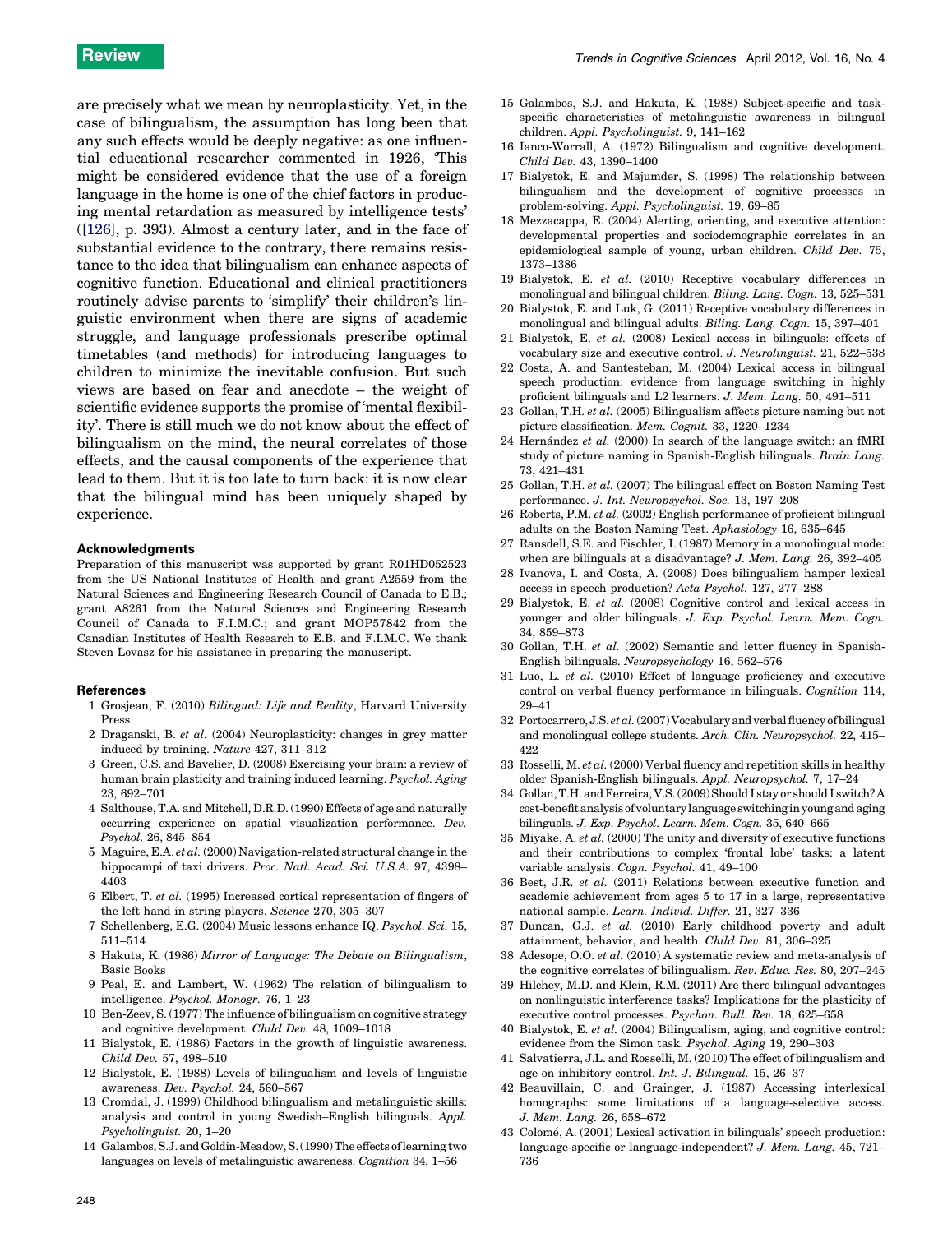- <span id="page-9-0"></span>44 Costa, A. et al. (1999) Lexical selection in bilinguals: do words in the bilingual's two lexicons compete for selection? J. Mem. Lang. 41, 365– 397
- 45 Francis, W.S. (1999) Analogical transfer of problem solutions within and betweenlanguages in Spanish-English bilinguals. J. Mem. Lang. 40, 301–329
- 46 Hernández, A.E. et al. (1996) Processing across the language boundary: a cross-modal priming study of Spanish-English bilinguals. J. Exp. Psychol. Learn. Mem. Cogn. 22, 846–864
- 47 Kroll, J.F. et al. (2008) Language selection in bilingual speech: evidence for inhibitory processes. Acta Psychol. 128, 416–430
- 48 Kroll, J.F. and de Groot, A.M.B. (1997) Lexical and conceptual memory in the bilingual: mapping form to meaning in two languages. In Tutorials in Bilingualism (de Groot, A.M.B. and Kroll, J.F., eds), pp. 169–199, Erlbaum Press
- 49 Fabbro, F. et al. (2000) Pathological switching between languages following frontal lesion in a bilingual patient. J. Neurol. Neurosurg. Psychiatry 68, 650–652
- 50 Martin, C.D. et al. (2009) Brain potentials reveal semantic priming in both the 'active' and the 'non-attended' language of early bilinguals. NeuroImage 47, 326–333
- 51 Rodriguez-Fornells, A. et al. (2002) Brain potential and functional MRI evidence for how to handle two languages with one brain. Nature 415, 1026–1029
- 52 Kroll, J.F. et al. (2006) Language selectivity is the exception, not the rule: arguments against a fixed locus of language selection in bilingual speech. Biling. Lang. Cogn. 9, 119–135
- 53 Marian, V. et al. (2003) Shared and separate systems in bilingual language processing: converging evidence from eyetracking and brain imaging. Brain Lang. 86, 70–82
- 54 Thierry, G. and Wu, Y.J. (2007) Brain potentials reveal unconscious translation during foreign language comprehension. Proc. Natl. Acad. Sci. U.S.A. 104, 12530–12535
- 55 Wu, Y.J. and Thierry, G. (2010) Chinese-English bilinguals reading English hear Chinese. J. Neurosci. 30, 7646–7651
- 56 Morford, J.P. et al. (2011) When deaf signers read English: do written words activate their sign translations? Cognition 118, 286–292
- 57 Green, D.W. (1998) Mental control of the bilingual lexico-semantic system. Biling. Lang. Cogn. 1, 67–81
- 58 Norman, D.A. and Shallice, T. (1986) Attention to action: willed and automatic control of behavior. In Consciousness and Self Regulation. Advances in Research and Theory (Davidson, R.J. et al., eds), pp. 1–18, Plenum Press
- 59 Dijkstra, A. and Van Heuven, W.J.B. (1998) The BIA model and bilingual word recognition. In Localist Connectionist Approaches to Human Cognition (Grainger, J. and Jacobs, A.M., eds), pp. 189–225, Erlbaum Press
- 60 de Groot, A.M.B. and Christoffels, I.K. (2006) Language control in bilinguals: monolingual tasks and simultaneous interpreting. Biling. Lang. Cogn. 9, 189–201
- 61 Guo, T. et al. (2011) Local and global inhibition in bilingual word production: fMRI evidence from Chinese–English bilinguals. NeuroImage 56, 2300–2309
- 62 Costa, A. (2005) Lexical access in bilingual production. In Handbook of Bilingualism: Psycholinguistic Approaches (Kroll, J.F. and de Groot, A.M.B., eds), pp. 308–325, Oxford University Press
- 63 Costa, A. et al. (2006) How do highly proficient bilinguals control their lexicalization process? Inhibitory and language specific selection mechanisms are both functional. J. Exp. Psychol. Learn. Mem. Cogn. 32, 1057–1074
- 64 Blumenfeld, H.K. and Marian, V. (2011) Bilingualism influences inhibitory control in auditory comprehension. Cognition 118, 245– 257
- 65 Linck, J.A. et al. (in press) Inhibitory control predicts language switching performance in trilingual speech production. Biling. Lang. Cogn. [DOI:10.1017/S136672891100054.](http://dx.doi.org/10.1017/S136672891100054)
- 66 Festman, J. et al. (in press) Individual differences in control of language interference in late bilinguals are mainly related to general executive abilities. Behav. Brain Funct. [DOI:10.1186/1744-](http://dx.doi.org/10.1186/1744-9081-6-5) [9081-6-5.](http://dx.doi.org/10.1186/1744-9081-6-5)
- 67 Wechsler, D. (1974) Wechsler Intelligence Scale for Children, Revised, Psychological Corporation
- 68 Noelting, G. (1980) The development of proportional reasoning and the ratio concept: part I - differentiation of stages. Educ. Stud. Math. 11, 217–253
- 69 Noelting, G. (1980) The development of proportional reasoning and the ratio concept: part  $II$  – problem-structure at successive stages: problem-solving strategies and the mechanism of adaptive restructuring. Educ. Stud. Math. 11, 331–363
- 70 Yang, S. et al. (2011) Early childhood bilingualism leads to advances in executive attention: dissociating culture and language. Biling. Lang. Cogn. 14, 412–422
- 71 Costa, A. et al. (2008) Bilingualism aids conflict resolution: evidence from the ANT task. Cognition 106, 59–86
- 72 Goetz, P. (2003) The effects of bilingualism on theory of mind development. Biling. Lang. Cogn. 6, 1–15
- 73 Kovács, A.M. (2009) Early bilingualism enhances mechanisms of false-belief reasoning. Dev. Sci. 12, 48–54
- 74 Rubio-Fernández, P. and Glucksberg, S. (2012) Reasoning about other peoples beliefs: bilinguals have an advantage. J. Exp. Psychol. Learn. Mem. Cogn. 38, 211–217
- 75 Martin-Rhee, M.M. and Bialystok, E. (2008) The development of two types of inhibitory control in monolingual and bilingual children. Biling. Lang. Cogn. 11, 81–93
- 76 Prior, A. and MacWhinney, B. (2010) A bilingual advantage in task switching. Biling. Lang. Cogn. 13, 253–262
- 77 Colzato, L.S. et al. (2008) How does bilingualism improve executive control?. A comparison of active and reactive inhibition mechanisms. J. Exp. Psychol. Learn. Mem. Cogn. 34, 302–312
- 78 Treccani, B. et al. (2009) Spatial negative priming in bilingualism. Psychon. Bull. Rev. 16, 320–327
- 79 Bialystok, E. et al. (2005) Bilingualism across the lifespan: the rise and fall of inhibitory control. Int. J. Bilingual. 9, 103–119
- 80 Bialystok, E. (2006) Effect of bilingualism and computer video game experience on the Simon task. Can. J. Exp. Psychol. 60, 68–79
- 81 Costa, A. et al. (2009) On the bilingual advantage in conflict processing: now you see it, now you don't. Cognition 113, 135–149
- 82 Hernández, M. et al.  $(2010)$  The impact of bilingualism on the executive control and orienting networks of attention. Biling. Lang. Cogn. 13, 315–325
- 83 Price, C.J. et al. (1999) Functional imaging study of translation and language switching. Brain 122, 2221–2236
- 84 Abutalebi, J. et al. (2008) Language control and lexical competition in bilinguals: an event-related fMRI study. Cereb. Cortex 18, 1496–1505
- 85 Garbin, G. et al. (2011) Neural bases of language switching in high and early proficient bilinguals. Brain Lang. 119, 129–135
- 86 Wang, Y.P. et al. (2007) Neural bases of asymmetric language switching in second-language learners: an ER-fMRI study. NeuroImage 35, 862–870
- 87 Wang, Y. et al. (2009) Sustained and transient language control in the bilingual brain. NeuroImage 47, 414–422
- 88 Hernández, A.E. (2009) Language switching in the bilingual brain: what's next? Brain Lang. 109, 133–140
- 89 Abutalebi, J. et al. (in press) Bilingualism tunes the anterior cingulate cortex for conflict monitoring. Cereb. Cortex [DOI:10.1093/cercor/](http://dx.doi.org/10.1093/cercor/bhr287) [bhr287.](http://dx.doi.org/10.1093/cercor/bhr287)
- 90 Abutalebi, J. and Green, D.W. (2008) Control mechanisms in bilingual language production: neural evidence from language switching studies. Lang. Cogn. Process. 23, 557–582
- 91 Luk, G. et al. (in press) Cognitive control for language switching in bilinguals: a quantitative meta-analysis of functional neuroimaging studies. Lang. Cogn. Process. [DOI:10.1080/01690965.2011.613209](http://dx.doi.org/10.1080/01690965.2011.613209).
- 92 Nakamura, K. et al. (2010) Neural control of cross-language asymmetry in the bilingual brain. Cereb. Cortex 20, 2244–2251
- 93 Hedden, T. and Gabrieli, J.D.E. (2010) Shared and selective neural correlates of inhibition, facilitation, and shifting processes during executive control. NeuroImage 51, 421–431
- 94 Toro, R. et al. (2008) Functional coactivation map of the human brain. Cereb. Cortex 18, 2553–2559
- 95 Garbin, G. et al. (2010) Bridging language and attention: brain basis of the impact of bilingualism on cognitive control. NeuroImage 53, 1272– 1278
- 96 Price, C.J. (2010) The anatomy of language: a Review of 100 MRI studies published in 2009. Ann. N. Y. Acad. Sci. 1191, 62–88